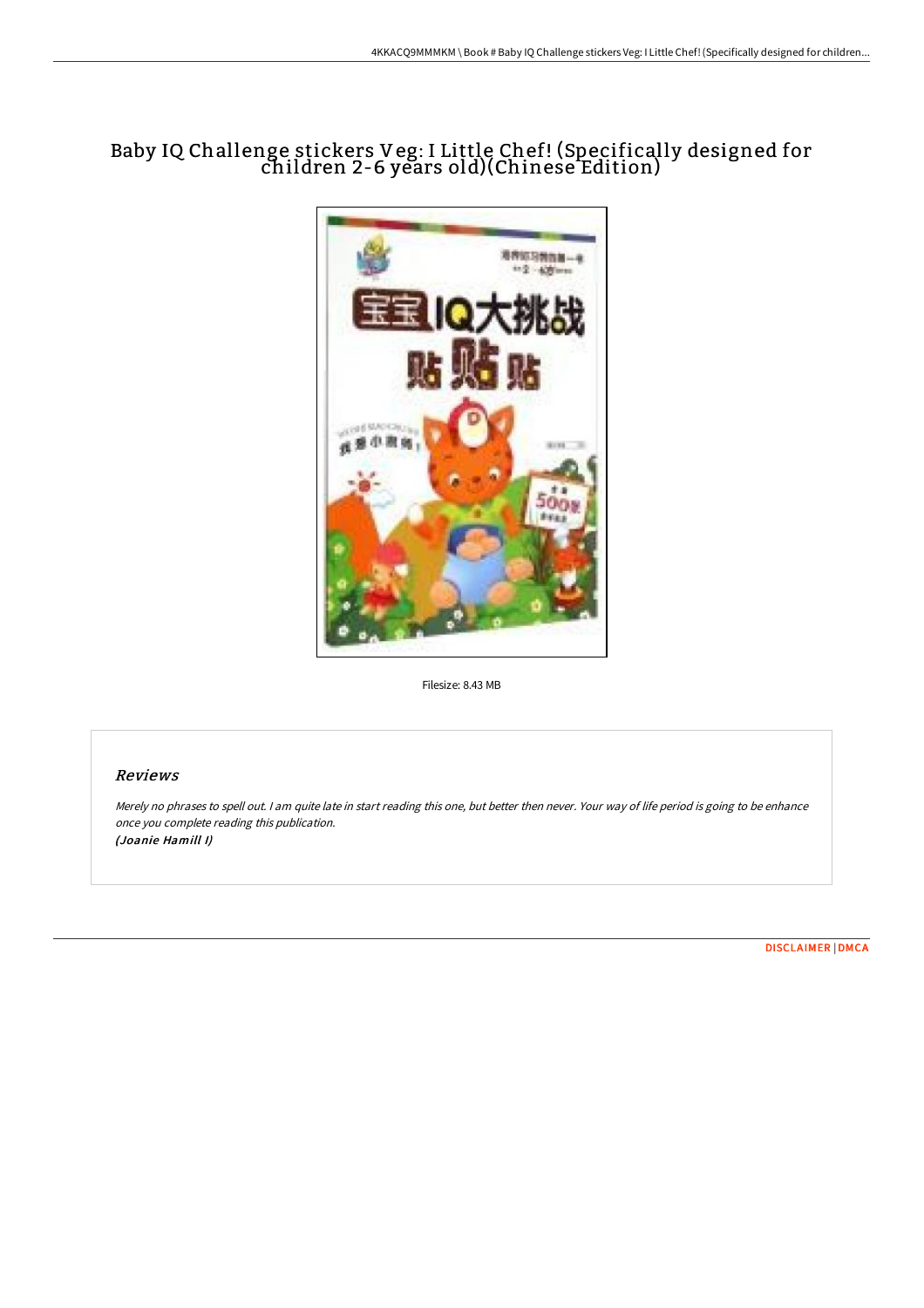## BABY IQ CHALLENGE STICKERS VEG: I LITTLE CHEF! (SPECIFICALLY DESIGNED FOR CHILDREN 2-6 YEARS OLD)(CHINESE EDITION)



To save Baby IQ Challenge stickers Veg: I Little Chef! (Specifically designed for children 2-6 years old)(Chinese Edition) eBook, remember to refer to the web link below and save the ebook or have accessibility to other information which are relevant to BABY IQ CHALLENGE STICKERS VEG: I LITTLE CHEF! (SPECIFICALLY DESIGNED FOR CHILDREN 2-6 YEARS OLD)(CHINESE EDITION) book.

paperback. Book Condition: New. Language:Chinese.Baby IQ Challenge stickers Veg: I Little Chef! (Specifically designed for children 2-6 years old).